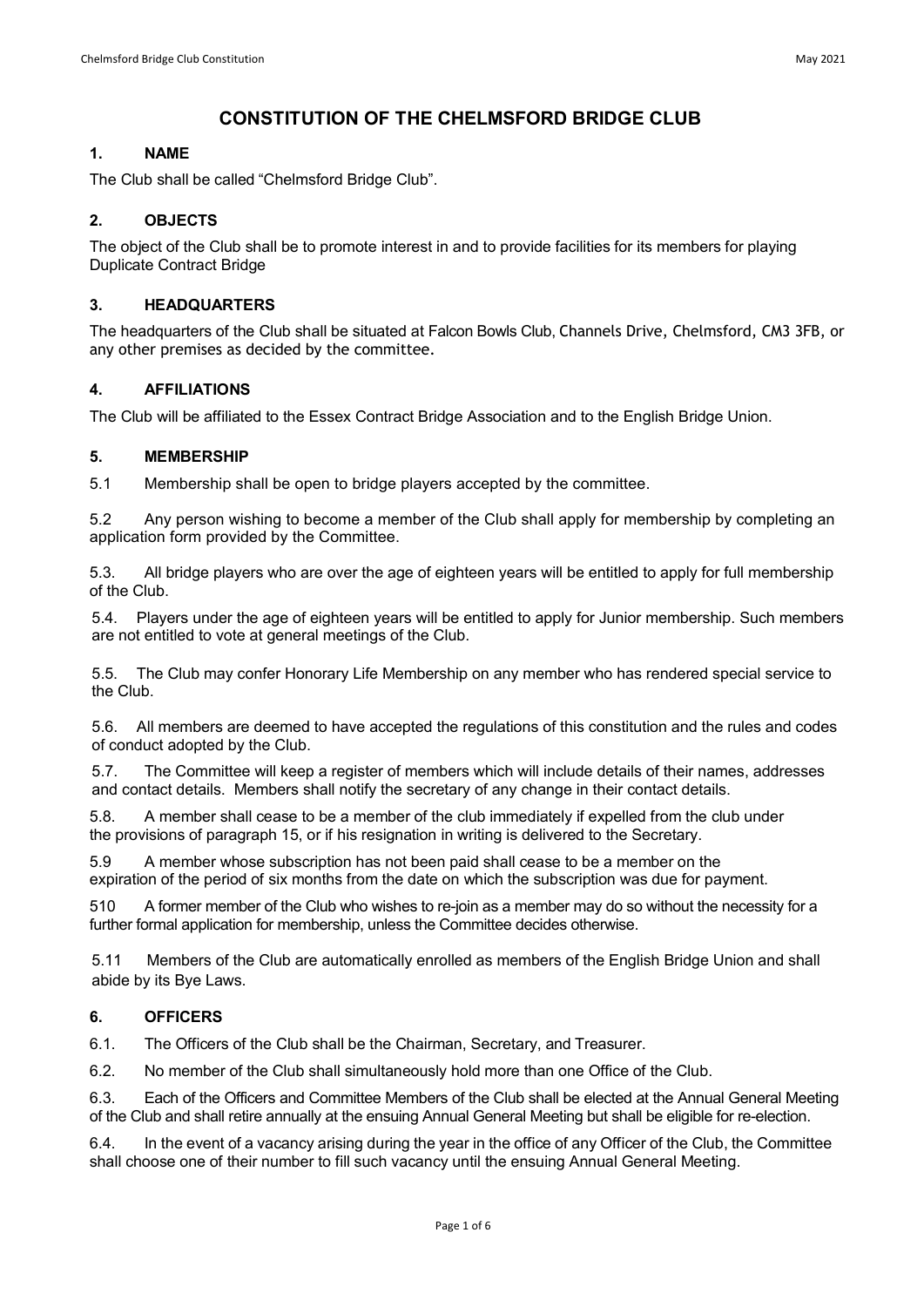7.1. The Committee of the Club shall consist of the Officers of the Club and a Tournament Secretary, Technical Director, Web Master and Records Officer, who shall be elected at the Annual General Meeting of the Club and shall retire annually at the ensuing Annual General Meeting but shall be eligible for re-election. . It is recommended that each of these responsibilities should have a deputy who is not necessarily a Committee Member. Officers of the Committee may hold any of these posts.

7.2. The Committee may from time to time co-opt further members of the Club to serve on the Committee until the ensuing Annual General Meeting, whether to fill a vacancy arising, or as additional members, except that the total number of members of the Committee (including Officers) shall at no time exceed ten. Co-opted members shall be entitled to participate fully in the proceedings of the Committee.

7.3 A quorum at meetings of the Committee shall be three members of the Committee, including at least one of the Officers.

7.4. The Committee may from time to time appoint sub-committees to undertake on its behalf such aspects of the administration of the Club as it shall think fit, and members of such sub- committees may include members of the Club who are not members of the Committee.

7.5. Proceedings of the Committee and of any sub-committees shall be regulated in such manner as the Committee may from time to time decide.

7.6. The Committee shall make a report to each Annual General Meeting of the Club concerning the affairs of the Club since the previous Annual General Meeting.

# **8. MANAGEMENT**

8.1. The affairs of the Club shall be managed by the Committee, and the Committee shall have power to determine any issue arising in connection with the affairs of the Club which is not specifically provided for in this Constitution.

8.2. The Committee may from time to time formulate and publish such rules as it thinks expedient for the efficient and harmonious running of the Club (but in the case of any conflict between such rules and this Constitution, the Constitution shall prevail).

8.3 Any issue of policy determined by the Committee or any rules published by the Committee may be varied by a resolution of members at a General Meeting of the Club, provided that such resolution is not in conflict with this Constitution and is not retrospective in application.

8.4 In the event of such variation being made, the policy or rules (as the case may be) shall not be further varied by the Committee in a manner inconsistent with the resolution.

# **9. GENERAL MEETINGS**

9.1. An Annual General Meeting of the Club shall be held in each year no later than four months after the end of the financial year.

9.2. A Special General Meeting of the Club shall be convened by the Committee if a request for such a meeting signed by at least ten members of the Club is delivered to the Secretary, stating the reason for the meeting, and such meeting shall take place within one month of the receipt of such request.

9.3. A Special General Meeting of the Club may be convened by the Committee on its own initiative at any time.

9.4. All General Meetings of the Club shall be held at the headquarters of the Club unless circumstances arise which render this impracticable.

9.5 The Chairman, if present, shall chair all General Meetings of the Club, and in his absence some other member of the Committee, approved by a majority of those present at the Meeting shall chair the meeting.

9.6. Notice of all General Meetings of the Club shall be given to all members of the Club no later than two weeks prior to the date fixed for the meeting.

9.7. Any member may propose a motion to be discussed at a General Meeting provided that written notice of the proposed motion is delivered to the Secretary no later than one week prior to the date fixed for the meeting.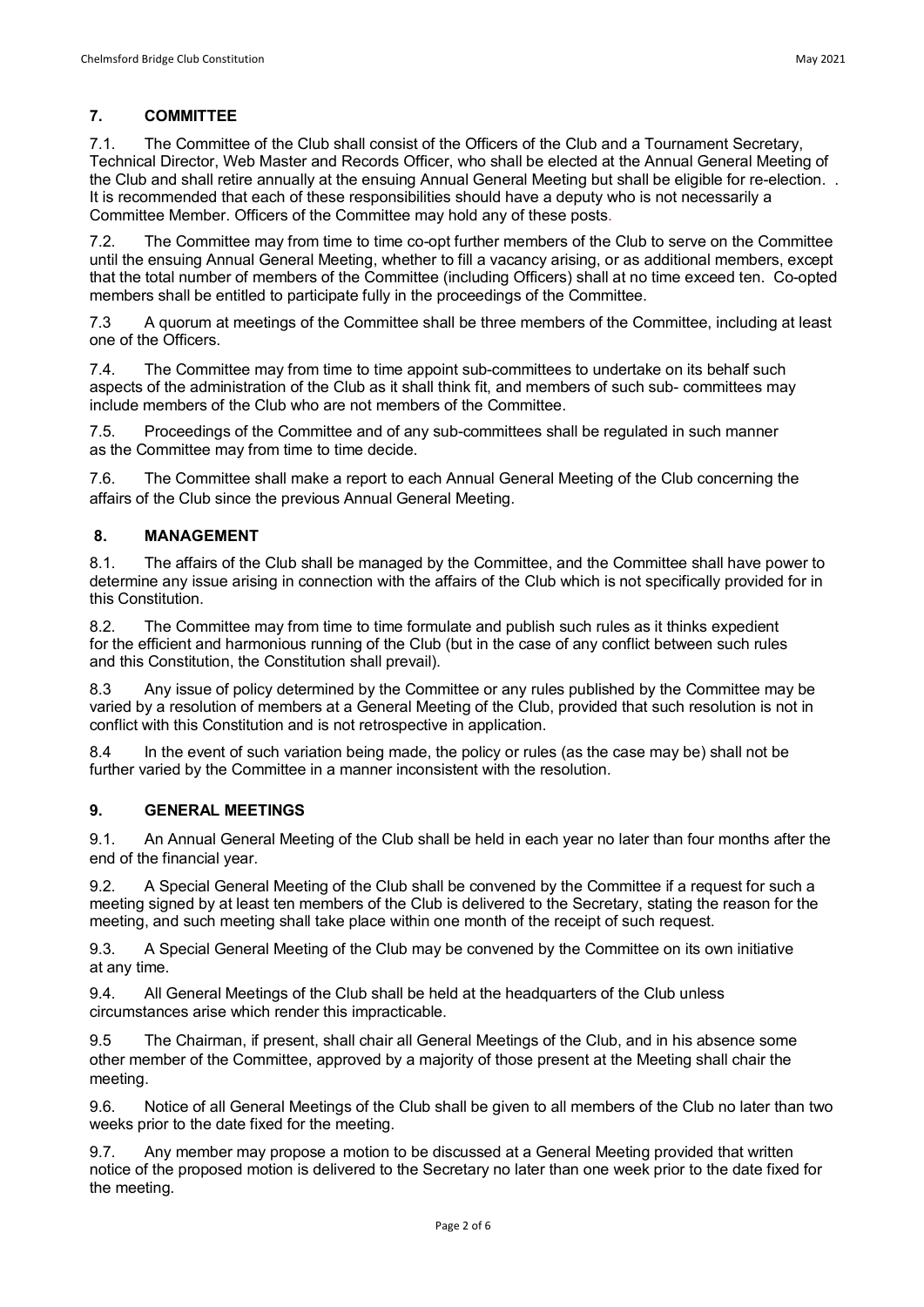9.9. A quorum at General Meetings of the Club shall be ten members present in person.

9.10. If fifteen minutes after the time fixed for a General Meeting of the Club no quorum shall be present, the meeting shall be adjourned to a new date (of which the like notice shall be given to members as was required to be given for the meeting which has been adjourned), and in the case of a General Meeting which has been adjourned due to the lack of a quorum (but not of a meeting adjourned for any other reason) such number of members as are actually present at the adjourned meeting shall constitute a quorum.

9.11. Voting at General Meetings of the Club shall be by show of hands, and in the event of parity of voting the chairman of the meeting shall have a second or casting vote.

# **10. NOTICES**

10.1. Notices of any Special General Meeting of the Club, and of an Annual General Meeting shall be given to members by post or by e mail to the last address of each member notified to the Secretary.

10.2. Notices of any other matters to be brought to the attention of members shall be made by displaying a notice in a prominent position at the headquarters of the Club.

# **11. NOMINATIONS**

11.1. Nominations for the posts of Officers or Committee members shall be in writing and shall be signed by a proposer and a seconder, both of whom shall be members of the Club, and also by the person nominated.

11.2. Nominations must reach the Secretary no later than one week prior to the date fixed for the Annual General Meeting.

# **12. SUBSCRIPTIONS and FEES**

12.1. Each member of the Club shall pay an annual subscription, the basic amount of which for the time being shall be decided at the Annual General Meeting of the Club. Subscriptions shall be due for payment by September 1<sup>st</sup> in each year in respect of the year to the following August 31<sup>st</sup>. Unless the Committee decides otherwise, any member whose subscription remains unpaid one month after the due date shall pay table money at the rate applicable to visitors until his subscription has been paid in full.

12.2. Each member of the Club, and each guest and visitor, shall pay table money on each occasion when playing at the Club, the basic amounts of which for the time being shall be decided at the Annual General Meeting of the Club. The Committee may change the basic amount of table money should the need arise.

12.3. The Committee may determine variations on the basic amounts of subscriptions and table money for members, guests and visitors in different circumstances, and may waive subscriptions or table money in the event of hardship or for any other good cause.

12.4 The Committee may determine from time to time the amount of fees to be charged for use of the equipment of the Club.

#### **13. ACCOUNTS**

13.1. The Committee shall arrange for accounts to be prepared in respect of the financial affairs of the Club for each year ending on March 31st.

13.2. The accounts for each year shall be presented to the Annual General Meeting of the Club for approval.

#### **14. GUESTS and VISITORS**

14.1. Any member may invite a guest to play at the club and visitors may be permitted to play at the club the discretion of the Committee, but in the event of the playing facilities being inadequate to accommodate all those who wish to play, priority shall be given in the order members, guests and visitors.

14.2. The Committee may from time to time place a limit on the number of occasions on which a non-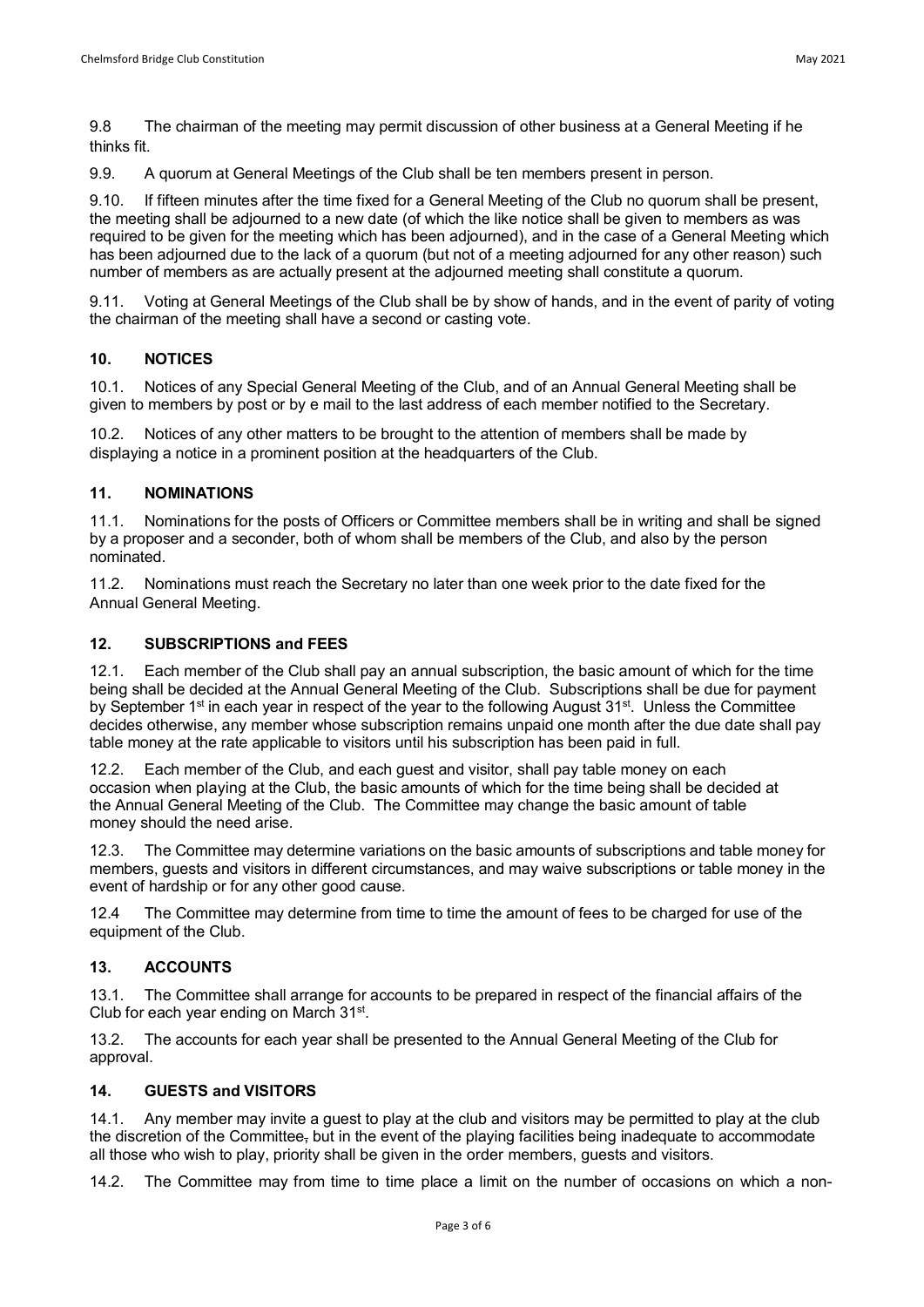member (whether a guest or a visitor) may play at the club without being required to apply for membership.

14.3. If such a limit is for the time being in force, a non-member who has applied for membership shall (subject to available playing facilities) be permitted to play at the Club until his application for membership has been considered by the Committee, even if the limit imposed by the Committee is thereby exceeded.

#### **15. MEMBERS' BEHAVIOUR**

15.1. Each member of the Club shall be required, whether at or away from the bridge table, to conform to the standards of fair play, courtesy and personal deportment prescribed by the Bye Laws and regulations for the time being of the EBU, including the fundamental principle set out in the EBU's "Best Behaviour at Bridge".

15.2. The Club shall have the powers and procedures to enforce of the requirement in clause 15.1. A Club Referee shall be elected annually to deal with disciplinary problems should they arise. The Club Referee does not need to be a member of the Committee. In the first instant, if a written complaint is received, the Club Referee should speak to both parties concerned to try to resolve the issue in an amicable manner. If this fails the Club Referee will follow the rules as laid down in the EBU's Schedule of Disciplinary Procedures in their example Club Constitution and will be responsible for selecting a Conduct Committee and a Disciplinary Committee should the need for them arise.

# **16. ALTERATIONS TO THE CONSTITUTION**

16.1. No alterations shall be made to this constitution except at a General Meeting of the Club.

16.2. Proposals to change the Constitution shall be supported by at least three members and submitted to the Secretary at least three weeks before the date of a General Meeting.

16.3. In order for a resolution to alter this constitution to have effect, at least two-thirds of the votes cast on the resolution must be in favour.

#### **17. WINDING-UP**

17.1. In order for a resolution that the Club shall be wound up to have effect at least two-thirds of the votes cast on the resolution must be in favour, and in addition the number of votes cast in favour of the resolution must exceed one-half of the number of members of the Club entitled to attend and vote at the General Meeting at which the resolution is put.

17.2. If a resolution that the Club shall be wound up is effectively passed, the Committee shall be responsible for winding up the affairs of the Club, and unless the winding up has been initiated with a view to amalgamating the Club with some other club (in which case any surplus assets and funds may be transferred to such other club), any surplus assets and funds shall be transferred to such of the organisations mentioned in clause 17.3 as may be specified in the resolution initiating the winding up, and if no such organisation is so specified, to such of those organisations as the Committee may think fit.

17.3 The organisations referred to in clause 17.2 are

English Bridge Education and Development, registered charity 1153543

The Essex Contract Bridge Association;

and any Registered or recognised charitable body.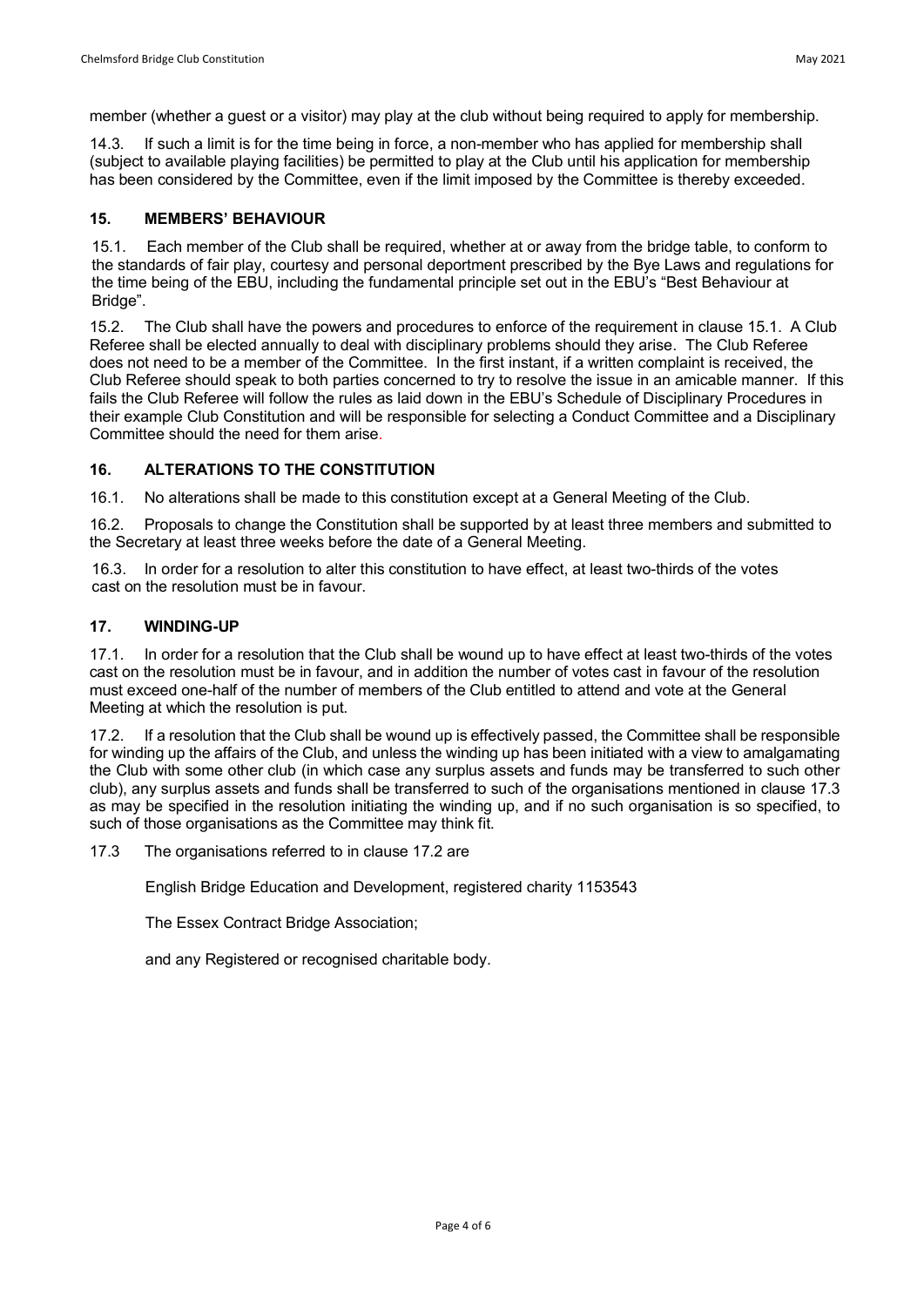# **Schedule of Disciplinary Procedures**

# **1. Requirements of the Schedule**

This Schedule is referred to under clause 15.2 of the Constitution of the Chelmsford Bridge Club (hereafter referred to as the Club) and prescribes the powers and procedures for enforcement. It will comply with and follow the EBU disciplinary procedures and any variations thereof that are made from time to time. The Club shall act through its Conduct and Disciplinary Committees for the enforcement of standards prescribed in clause 15.1 of the Constitution. The Club shall have additional powers as set out in the clauses below.

# **2. Receipt of allegation**

Any person making a complaint against one or more members of the Club under the terms of clause 15.1 of the Constitution, must do so in writing or by email to the Secretary or the Chairman of the Club. Normally no action will be taken in respect of a verbal complaint or one relating to an alleged offence which occurred three months or more prior to a formal complaint in writing made to the appropriate officer.

# **3. Conduct Committee**

The Committee of the Club shall appoint its Conduct Committee through its powers to appoint sub committees under clause 7.4 of the Constitution. The Conduct Committee shall be responsible for investigating complaints against the Club's members and to determine whether a disciplinary offence should be referred to the Club's Disciplinary Committee.

The Conduct Committee shall consist of no fewer than three members of the Club and no more than five. A quorum for any meeting shall be three of its members. It shall act by simple majority vote and its appointed chairman, or whomsoever in his absence the Conduct Committee shall select to chair its meeting, shall have a second, or casting vote in the event that there is parity of voting.

# **4. Disciplinary Committee**

The Committee of the Club shall appoint the Disciplinary Committee through its powers to appoint sub committees under clause 7.4 of the Constitution. The Disciplinary Committee shall, determine sanctions for offences admitted by the defendant, hear charges of offences and determine whether those charges are proved and if proved, to determine the sanction imposed.

The Disciplinary Committee shall consist of no fewer than three members of the Club and no more than five. At least three of its members must be present when it makes a decision to uphold a complaint and impose sanctions on the offending member. It shall act by simple majority vote and its appointed chairman, or whomsoever in his absence the Disciplinary Committee shall select to chair its meeting, shall have a second, or casting vote in the event that there is parity of voting.

# **5. Conflicts of Interest and Independence of the Conduct and Disciplinary Committee**

Any member of either the Conduct or Disciplinary Committee who is in any way personally involved in the allegations within a complaint will be disqualified from participating in either Committee's handling of the complaint.

A member of the Club cannot be a member of both the Conduct and Disciplinary Committees.

#### **6. The Complaints Process**

#### **6.1. Notice of Meetings**

Subject to the provisions of clause 2 hereof where a written complaint is made, or a matter otherwise comes to the attention of the Conduct Committee, it shall first consider whether such complaint or matter falls within the scope of the Disciplinary Rules and whether further action is warranted. If it does, the Conduct Committee secretary shall first write to the Defendant, seeking the Defendant's comments on the substance of the